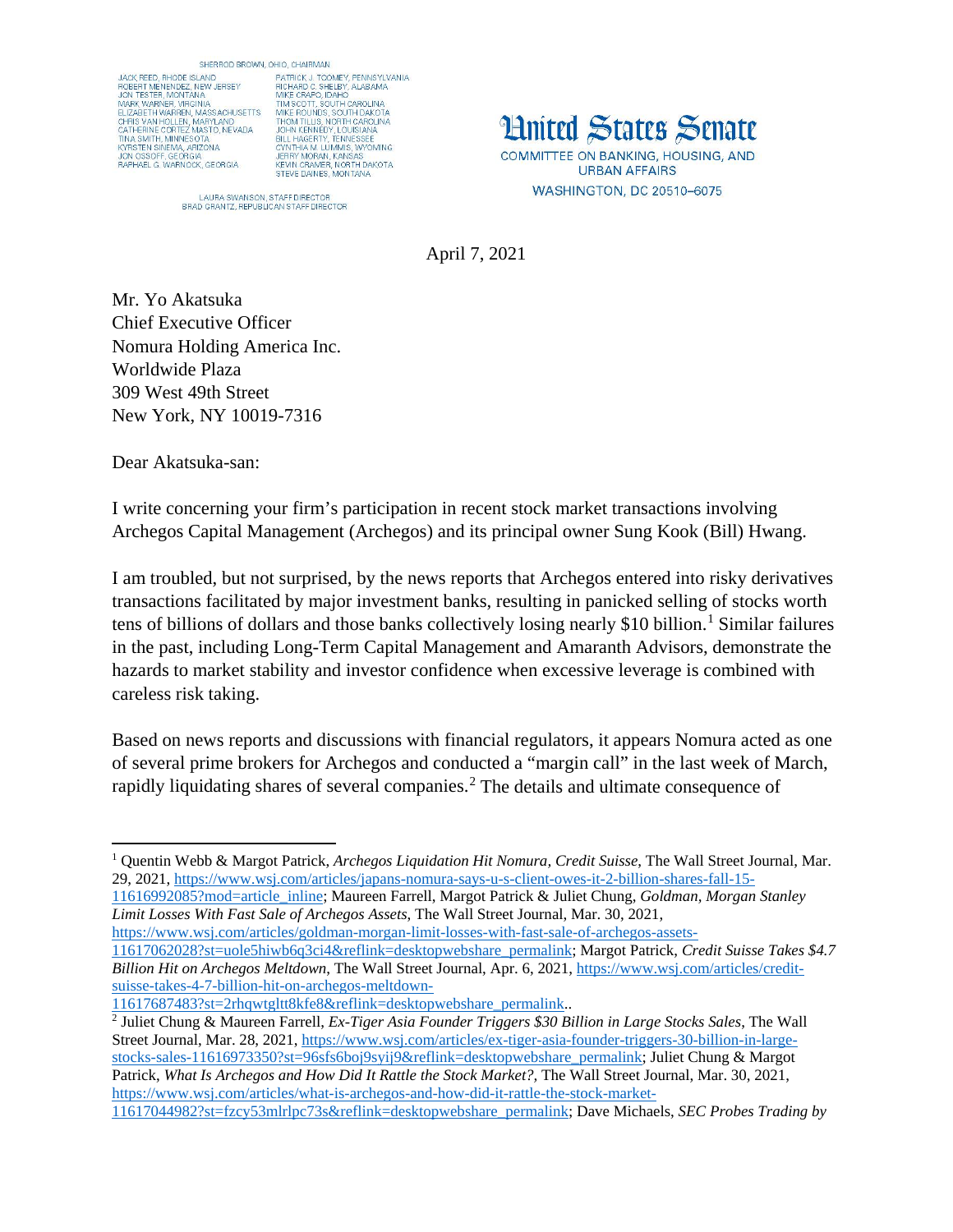Archegos's failure remain to be seen, but the massive transactions, and losses, raise several questions regarding Nomura's relationship with Archegos and the treatment of so-called "family offices," Mr. Hwang's history, and the transactions that have been mentioned in news reports.

So that I may better understand the circumstances of the Archegos transactions and Nomura's involvement, please respond to the following by April 22, 2021. To the extent separate answers or details are necessary to explain activity of different Nomura entities, please describe with specificity for each entity.

- 1. Please outline the know your customer (KYC) review and client onboarding process for family offices, including any consideration given to whether the family office is subject to regulatory registration or reporting;
- 2. Please describe:

 $\overline{\phantom{a}}$ 

- a. the services offered to family offices through your prime brokerage or similar divisions,
- b. how family offices are evaluated to determine eligibility for services or products, including the extension of credit,
- c. if there are services or products that are not offered to family offices that are not subject to regulatory registration or reporting, and
- d. how collateral, including initial margin and variation margin, is maintained for transactions with those clients;
- 3. With respect to family offices, describe any periodic reviews of client details and KYC information, privileges, and market activity your firm conducts, including their frequency;
- 4. Please explain the client onboarding process, including any supervisor or risk committee approvals, for Archegos, identifying when it became a client, and the consideration of the 2012 agreement to criminal wire fraud by Tiger Asia Management LLC, Mr. Hwang's prior firm, [3](#page-1-0) and his and Tiger Asia Management's settlement of civil fraud charges related to allegations of insider trading and manipulation that led to a \$44 million penalty and an industry bar; [4](#page-1-1)
- 5. Identify the broker-dealer and other entities, directly or indirectly, involved in transactions with Archegos and that participated in the margin call and resulting stock sales;
- 6. Describe any policies or procedures relevant to the entities in item 5 that address providing to U.S. based entities total return swaps or similar transactions referencing publicly traded stocks that provide an economic interest that would be subject to

*Archegos That Rattled Stock Market*, The Wall Street Journal, Mar. 31, 2021, [https://www.wsj.com/articles/sec](https://www.wsj.com/articles/sec-probes-trading-by-archegos-that-rattled-stock-market-11617223378)[probes-trading-by-archegos-that-rattled-stock-market-11617223378.](https://www.wsj.com/articles/sec-probes-trading-by-archegos-that-rattled-stock-market-11617223378)

<span id="page-1-0"></span><sup>3</sup> United States v. Tiger Asia Management, LLC, (D.N.J. Dec. 12, 2012), [https://www.justice.gov/archive/usao/nj/Press/files/Tiger%20Asia%20Plea%20and%20Sentencing%20News%20Re](https://www.justice.gov/archive/usao/nj/Press/files/Tiger%20Asia%20Plea%20and%20Sentencing%20News%20Release.html) [lease.html.](https://www.justice.gov/archive/usao/nj/Press/files/Tiger%20Asia%20Plea%20and%20Sentencing%20News%20Release.html)

<span id="page-1-1"></span><sup>4</sup> Sec. Exch. Comm'n v. Tiger Asia Management, LLC, Tiger Asia Partners, LLC, Sung Kook (a/k/a Bill) Hwang, and Raymond Y.H. Park, (D.N.J. Dec. 12, 2012)[, https://www.sec.gov/litigation/complaints/2012/comp-pr2012-](https://www.sec.gov/litigation/complaints/2012/comp-pr2012-264.pdf) [264.pdf.](https://www.sec.gov/litigation/complaints/2012/comp-pr2012-264.pdf)